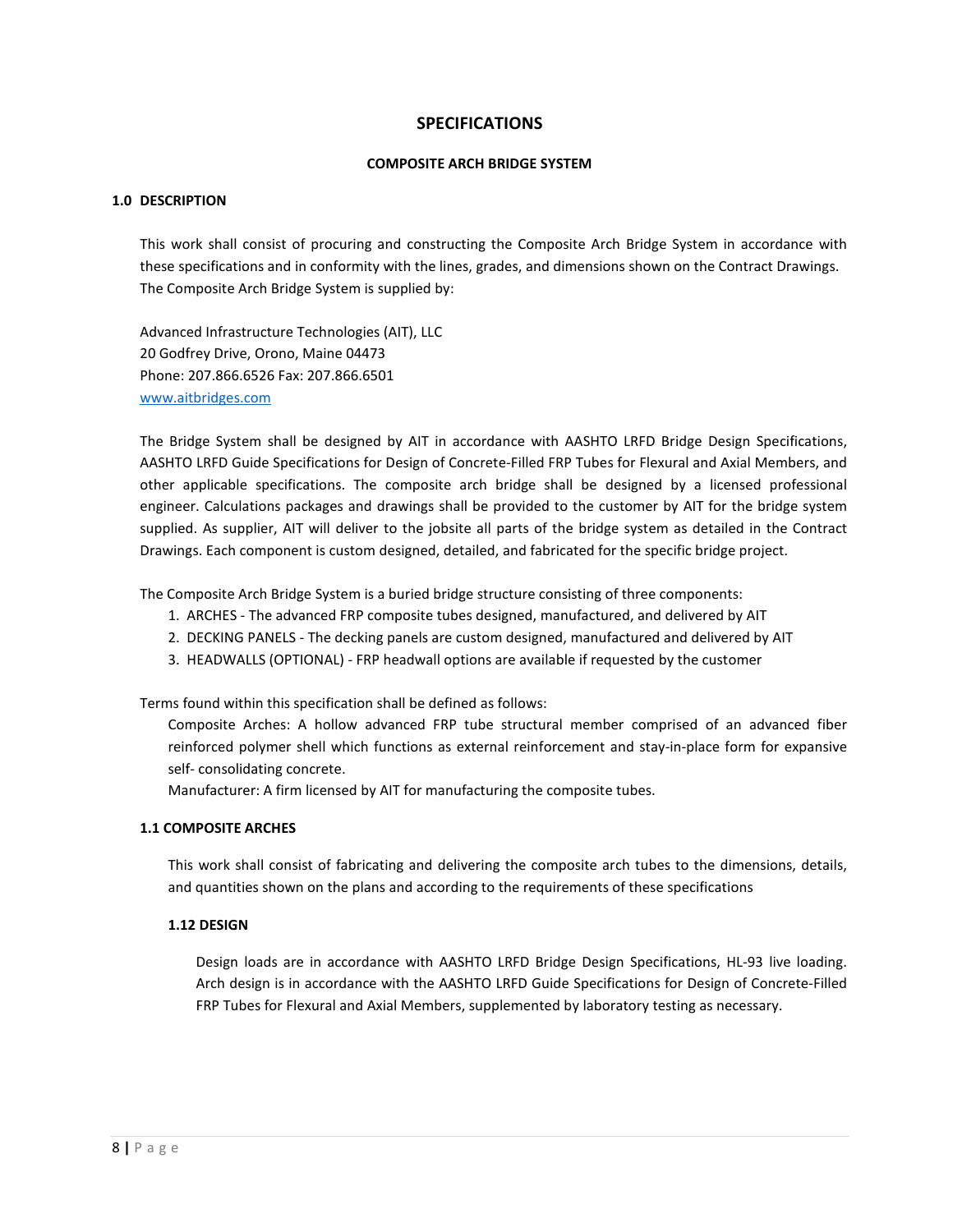#### **1.13 MATERIALS**

Materials shall conform to the following specifications:

Glass Fibers shall be type E-glass manufactured in accordance with ASTM D578 Section 4.2.2 and tested in accordance with ASTM D2343.

Carbon Fibers shall be standard modulus fibers. Tensile strength, tensile modulus, and strain of the fibers shall be documented in accordance with the manufacturer's test specifications.

Resin shall be epoxy vinyl ester resin with viscosity suitable for infusion. Clear casting tensile strength and tensile modulus shall be tested in accordance with ASTM D638. Clear casting flexural strength and modulus shall be tested in accordance with ASTM D790. Heat distortion temperature shall be documented in accordance with ASTM D648.

#### **1.14 QUALITY CONTROL/QUALITY ASSURANCE**

Arches shall be manufactured according to the requirements of AIT's QC/QA plan and standard operating procedures. The portions of the suppliers QC/QA plan and procedures which do not contain trade secret material shall be submitted to the customer for review on request prior to beginning fabrication.

The FRP laminate comprising the shell shall be tested for tensile strength. Test result documentation of the mechanical properties and the required design values shall be provided to the engineer. A minimum of five (5) test specimens shall be obtained from each arch. A minimum of two (2) specimens per arch shall be tested. If the mean of the two (2) tests from any one arch fails to meet or exceed the required design value at least three (3) more specimens from the corresponding arch shall be tested. If the mean of the three (3) additional specimens does not meet or exceed the design value the arch shall be rejected and replaced. All tests shall be submitted to the engineer prior to arch installation.

#### **1.15 FABRICATION**

The composite arches shall be manufactured according to the requirements of this section using a closed mold vacuum assisted resin transfer method (VARTM) of composite manufacturing.

Reinforcement Storage and Preparation: Fabrics shall be stored in a clean, dry environment in the original packaging. They shall be protected from water, dirt, grease, grinding dust, and other foreign matter. The fabrics shall be cut on a clean cutting surface, free of any deleterious material that could adhere to the fabrics prior to layup. No splices shall be permitted in the longitudinal fabric. Splices may be permitted in the hoop reinforcement.

Chemicals: Vinyl ester resins and other chemicals necessary for catalyzing the infusion matrix shall be stored in accordance with the manufacturer's recommendations.

Vacuum Assisted Resin Transfer: Prior to vacuum infusion of the vinyl ester matrix, the manufacturer must thoroughly seal the tooling and demonstrate that the sealed tooling can obtain a minimum workable vacuum pressure and a drop test. Chemical additives and catalysts to be combined with the vinyl ester resin shall be measured by weight, or the corresponding volume, based on the batch weight of the vinyl ester resin. The manufacturer shall maintain documentation of the promotion rates and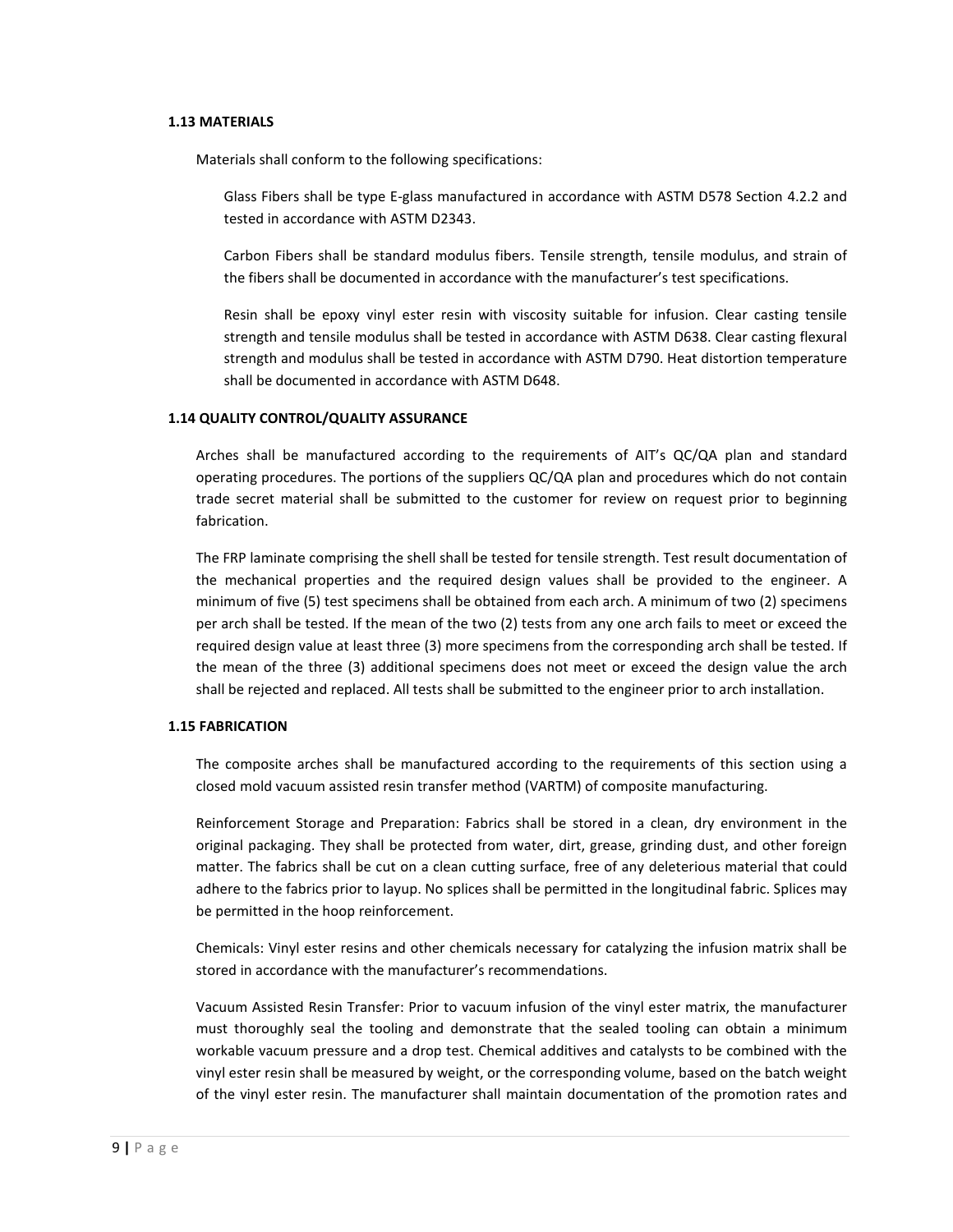the actual amount of catalyst used for each infusion. The infusion tank must be charged with a sufficient amount of resin at all times to prevent air bubbles from entering the infusion ports in the tooling. Once resin is introduced into the tooling, the infusion process shall continue uninterrupted until it has been demonstrated that all evacuation ports have a surplus of resin flowing past the finished surface of the tooling and that no less than the predicted volume of resin has been introduced into the tool.

Post Processing: Once the laminate of the composite tube has been allowed to harden, the arches shall be removed from the form with care so as not to induce stresses into the curing laminate. The laminate shall reach a minimum Barcol hardness value of 35 prior to de-molding.

Tolerances: The finished arches shall conform to the dimensions set forth in the approved shop drawings. The diameter shall not vary in any one section by more than 1 percent of the dimension given on the shop drawings. The arches shall be checked for shape variations. No arch shall vary from the shop drawing shape, expect for diameter, by more than 1.5 inches or 0.5 percent of the dimension, whichever is smaller. All arches shall be clearly marked by the manufacturer according to the on the shop drawings.

### **1.16 COMPOSITE ARCH ERECTION**

This work shall consist of installing the composite arches of the Composite Arch Bridge System in accordance with these specifications and in conformity with the lines, grades, and dimensions shown on the Contract Drawings. The contractor is responsible for the complete installation of the composite arches including but not limited to unloading the arches and storing on the jobsite, erecting and casting the arches into the foundation, filling the arches with self-consolidating concrete, inspecting the filled arches for voids, and post filling voids if any are found.

Care shall be taken when handling the hollow composite arches such that no damage is caused to the unfilled tubes. When moved or placed by hand, arches shall be stabilized to prevent tipping over. When moved by hoist, straps shall provide at least 2 inches of padded contact area.

Installation: The arches shall be installed in a vertical position and decking installed prior to filling with concrete. The maximum allowable variation of installed arches shall be  $+/-$  % inch in plane and out of plane. The custom FRP decking as specified in section 2 shall be installed over the arches after the arches are erected and aligned. The arches shall be embedded into the foundations as shown on the Contract Drawings and the foundation placed and achieving the minimum strength as noted on the Contract Drawings prior to filling the arches with self-consolidating concrete as specified in section 3. Care shall be taken when placing the foundation and vibrating around the base of the arches as to not damage or displace the arches.

#### **2.0 FRP DECK PANELS**

This work shall consist of furnishing and installing the FRP deck panels, fasteners, and adhesive for the Composite Arch Bridge System in accordance with the Contract drawings and these specifications. The custom panels are designed and supplied by AIT in accordance with the AASHTO LRFD Bridge Design Specifications and the ASCE Pre-Standard for LRFD of Pultruded FRP Structures to carry the required loading.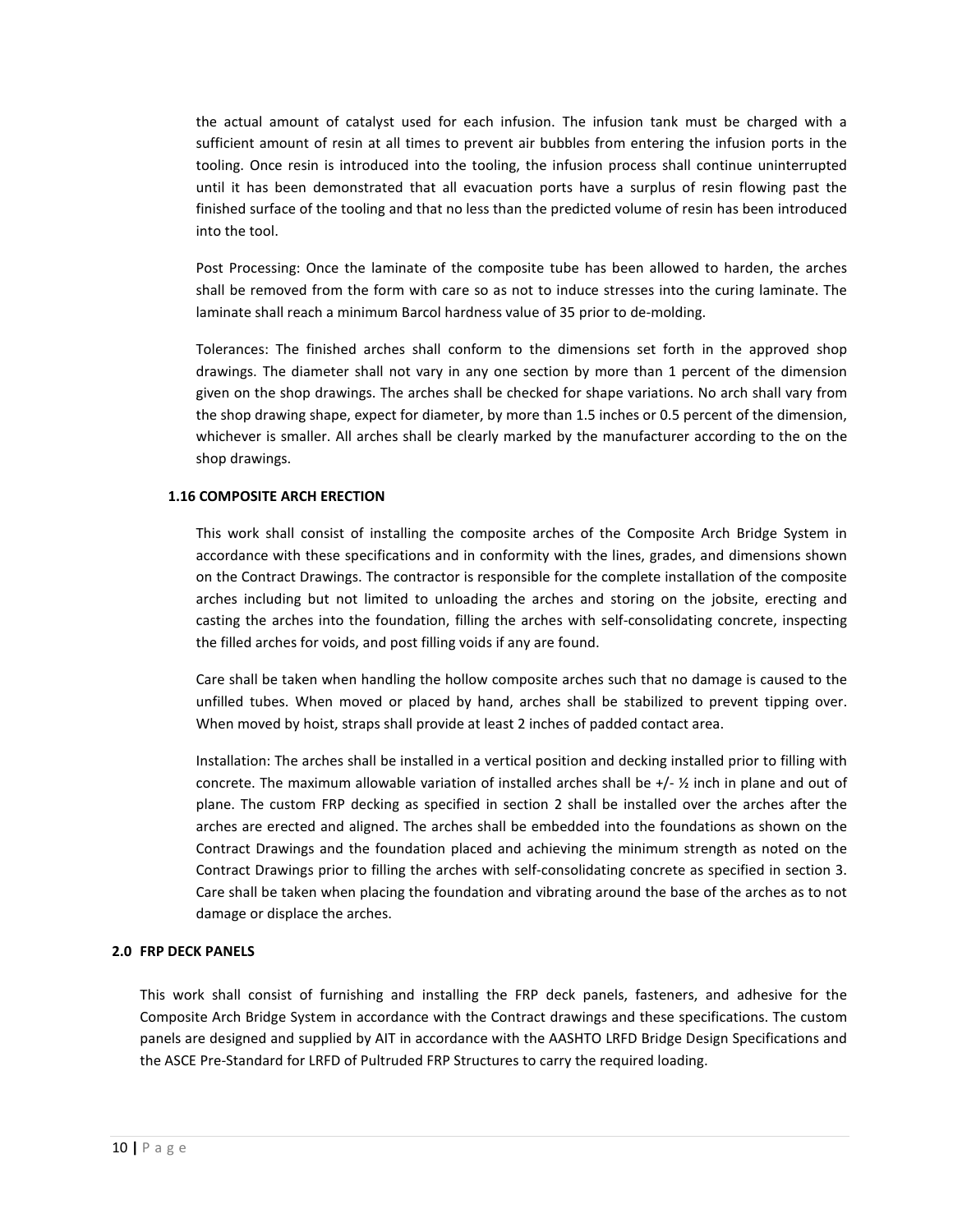### **2.1 MATERIALS**

The FRP Deck Panels shall conform to the following:

- 1. The resin type shall be noted on the shop drawings as premium grade, chemically resistant, UV stabilized: polyurethane (TYPE A PANEL), vinyl ester (TYPE B PANEL), or polyester (TYPE C PANEL)
- 2. The glass reinforcement shall be E Glass that is straight and continuous, with fibers oriented in three directions (0, 45, 90 degrees with respect to the length of the panel). The glass content shall be a minimum of 70% by weight
- 3. The panels shall have a class B flame spread rating (75 or less when tested in accordance with ASTM E84)
- 4. The panels shall be 0.25 inches thick, 3.75 inches high to top of corrugation and 20 7/8 inches wide
- 5. The fasteners for attaching the deck panels to the arches shall be 2 inch long  $\frac{1}{4}$ -14 thread and a #3 drill point stainless steel screws
- 6. The adhesive for sealing the longitudinal joint shall be urethane, Pliogrip or equal, as approved by the engineer

## **2.2 DELIVERY and INSTALLATION**

AIT will supply the custom FRP Deck Panels and the required stainless steel fasteners to the job site on the date requested by the contractor. A notice of 60 days is required prior to the desired delivery date. The Contractor is responsible for receiving, unloading, and storing the deck panels. All FRP deck panels shall be handled with care and protected from cuts, scratches, and abrasions. Panels shall be stored on blocking off the ground and kept clean and dry. Damaged panels shall be replaced at the contractor's expense.

Deck shall be installed as shown on the shop drawings using fasteners provided. Adhesive provided shall be used per the manufacturer's recommendations to seal the longitudinal joint between the panels. Panels shall be installed starting at the bottom at both sides of the arch and proceeding to the apex. The contractor shall assure that the starter panels are placed as shown on the shop drawings to a level line. A closure plate is provided at the apex to be trimmed to fit in the field and attached after the arches are filled with SCC.

### **3.0 SELF-CONSOLIDATING CONCRETE**

The hollow composite arch tubes shall be filled with Self-Consolidating Concrete (SCC). The arch fill SCC shall conform to the Standard Specifications and this section.

#### **3.1 MATERIALS**

Total Cementitious Materials (CM) shall include cement, fly ash, and an expansive cement component. Cement shall be Type I/II Portland Cement, AASHTO M 85 (ASTM C150)

Fly Ash (ASTM C618 Class F) or Ground Granulated Blast Furnace Slag (GGBFS, ASTM C989 Grades 100 or 120) may be added at the rates allowed in this specification.

Expansive Cement (ASTM C845 Type K) shall be added at the rate as specified in this section. An acceptable product is CTS Komponent manufactured by CTS Cement Manufacturing, 11065 Knott Ave, Suite A, Cypress CA 90630.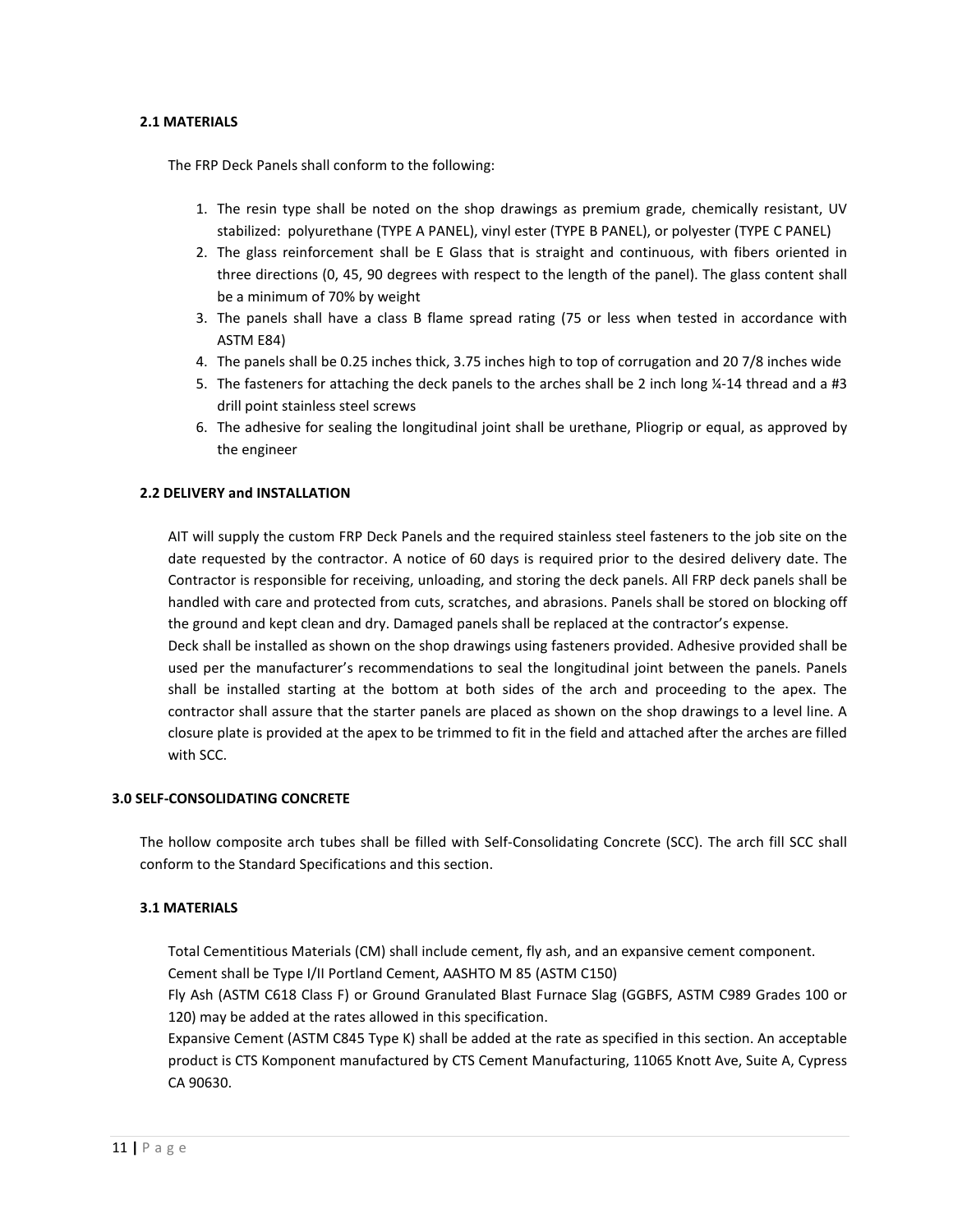### **3.2 MIX DESIGN**

Design the SCC mix in accordance with the Standard Specifications and the following requirements:

- 1. 28 Day Compressive Strength = 6000psi
- 2. Maximum size of Coarse Aggregate = 3/8 inches
- 3. Minimum Cementitious Material (CM) = 850 lb. /CY
- 4. Use of a High Range Water Reducer at a dosage recommended by the supplier is mandatory for producing SCC. *(ADVA 405 by Grace or equivalent)*
- 5. A Viscosity Modifying Admixture may be added at a dosage recommended by the supplier to improve mix stability. *(ADVA 405 by Grace or equivalent)*
- 6. The use of a hydration stabilizer (retarder) is required to ensure sufficient water and time to begin ettringite formation of the Type K cement.
- 7. Fine Aggregate shall not be less than 50% of the total aggregate by volume.
- 8. The mix shall contain expansive cement Type K at a rate of 15% by weight of total cementitious material.
- 9. The mix may include fly ash at a rate less than 25% by weight of cementitious material or grade 100 or 120 GGBFS at a rate less than 50% by weight of cementitious material.
- 10.The water/cementitious material ratio (W/CM) shall be between 0.42 and 0.45
- 11.Air content shall be 0% to 5.0%

The concrete shall meet the following requirements in accordance with ASTM C1611 or AASHTO T 347 and AASHTO T 351 for slump flow and visual stability index:

Slump Flow = 24-30 inches Visual Stability Index = 0-1.0

## **3.3 TESTING and ACCEPTANCE**

Trial batches shall be performed prior to use to verify Compressive Strength, Slump Flow, Air Content, and Visual Stability Index. Results shall be made available to the engineer for review. The trial batch requirement may be waived at the discretion of the engineer if the concrete supplier is experienced in producing SCC. Each batch of SCC delivered to the jobsite shall be tested for Slump Flow, Visual Stability Index, and Air Content. If the concrete fails to meet the requirements re-dosing with additives is permitted. The Engineer may reject concrete that does not meet specifications.

## **3.4 CONCRETE PLACEMENT**

All arches shall be filled with SCC under the supervision of the engineer. They shall be filled in one continuous operation. Vibration may be necessary for shallow arches and its use shall be determined by the engineer. The arches shall be filled through the fill holes that are field drilled by the contractor to the sizes and locations shown on the shop drawings. The concrete placement shall be accomplished using a method capable of directing the concrete into the 3.0 inch fill hole and regulating placement speed to prevent voids. The acceptable methods include the use of a boom type pump truck, a trailer pump, or a standard concrete bucket. The contractor shall have a backup method available in the event of an equipment malfunction. All tubes shall undergo auditory tap testing after SCC placement to ensure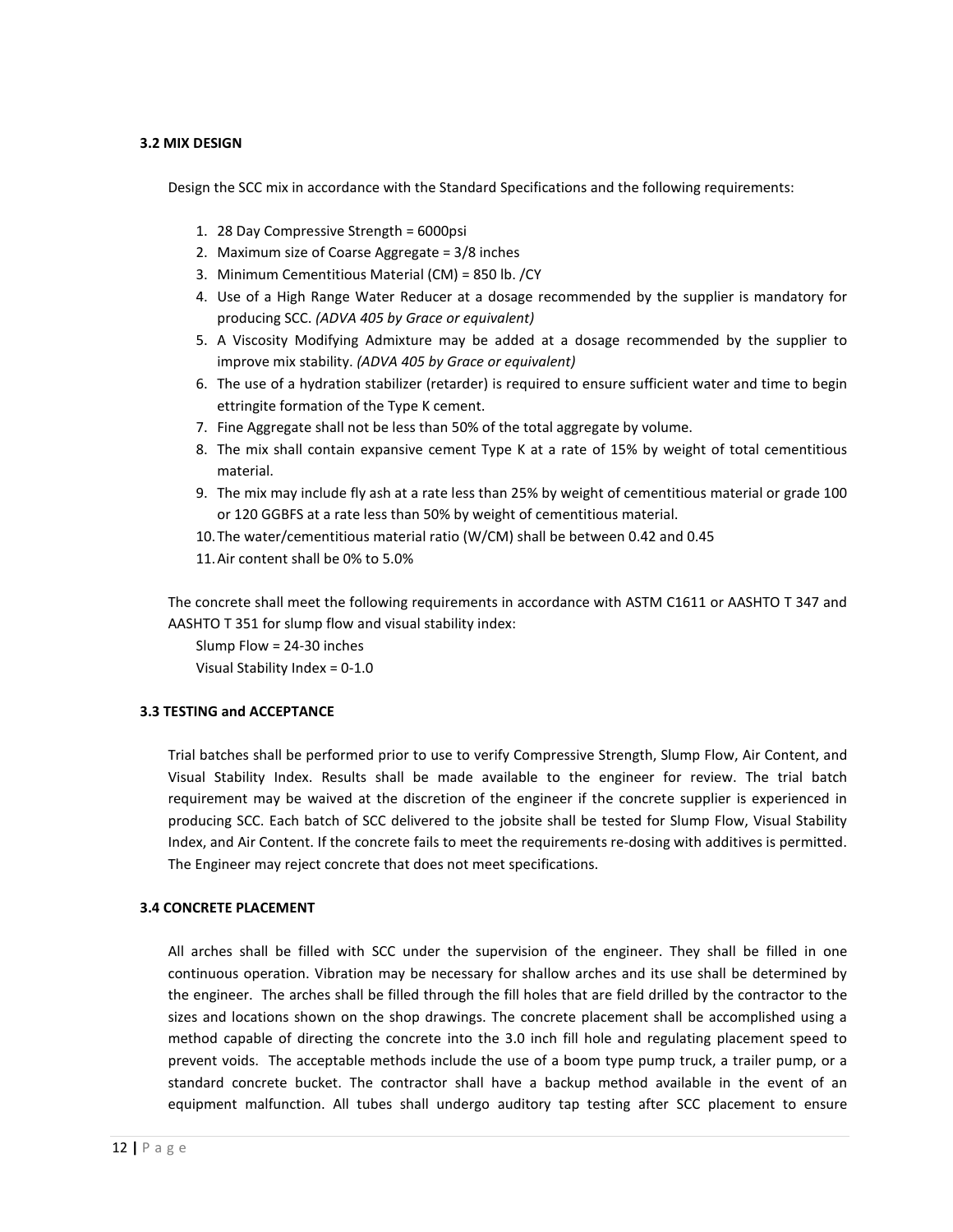complete filling of tubes. In the event that voids are discovered, they shall be injected with grout such as SikaGrout 328 or approved equal for large voids or Sikadur 35 for small voids. The maximum permitted hole size for grout injection is % inch. AIT shall be given 48 hours notice, and offered the opportunity to be present for the filling of the arches and tap testing.

### **4.0 BACKFILLING and COMPACTION**

Arch Tube concrete must reach a minimum compressive stress of 3000psi prior to any backfilling or compaction activities on the structure other than minor headwall connection work.

### **4.1 MATERIALS**

Backfill material shall conform to the Standard Specifications and classified as gravel borrow, maximum size of aggregate is 4 inches. The backfill material shall exhibit an angle of internal friction of not less than 32 degrees as determined by the standard direct shear test AASHTO T 236 on the portion finer than the number 10 sieve (2mm) compacted to 95 % per AASHTO T 99 Method C or D at optimum moisture content. Soil tests shall be submitted to the engineer for approval prior to the placement of any material.

## **4.2 PLACEMENT**

Backfill shall extend to the lines and grades shown on the contract drawings, and shall be performed according to the standard specifications, and the additional requirements of this specification.

Backfill soil shall be placed in maximum 8 inch loose lifts. Compaction within four (4) feet of the structure shall be accomplished with hand compactors only. Vibratory rollers may be used outside of this zone and above the structure provided there is at least 12 inches of compacted cover above the structure.

All backfill shall be carefully placed to avoid damage to the structure.

Lightweight equipment (less than 12 tons) may be operated over the structure provided there is at least 12 inches of cover. Construction equipment greater than 12 tons may be used after 24 inches of compacted backfill has been placed over the structure. In no case should the loading exceed the AASHTO design loading of HL-93 without the engineer's written permission.

Backfill shall be placed in lifts such that at no time will the elevation difference exceed 24 inches between opposite sides of the structure.

## **5.0 METHOD OF MEASUREMENT**

The Composite Arch Bridge System shall be measured as one LUMP SUM erected and accepted in close conformity with the contract documents.

#### **6.0 BASIS OF PAYMENT**

The accepted quantity of Composite Arch Bridge System will be paid for LUMP SUM complete in place. The price will be full compensation for furnishing, installing, and erecting the Composite Arch Bridge System